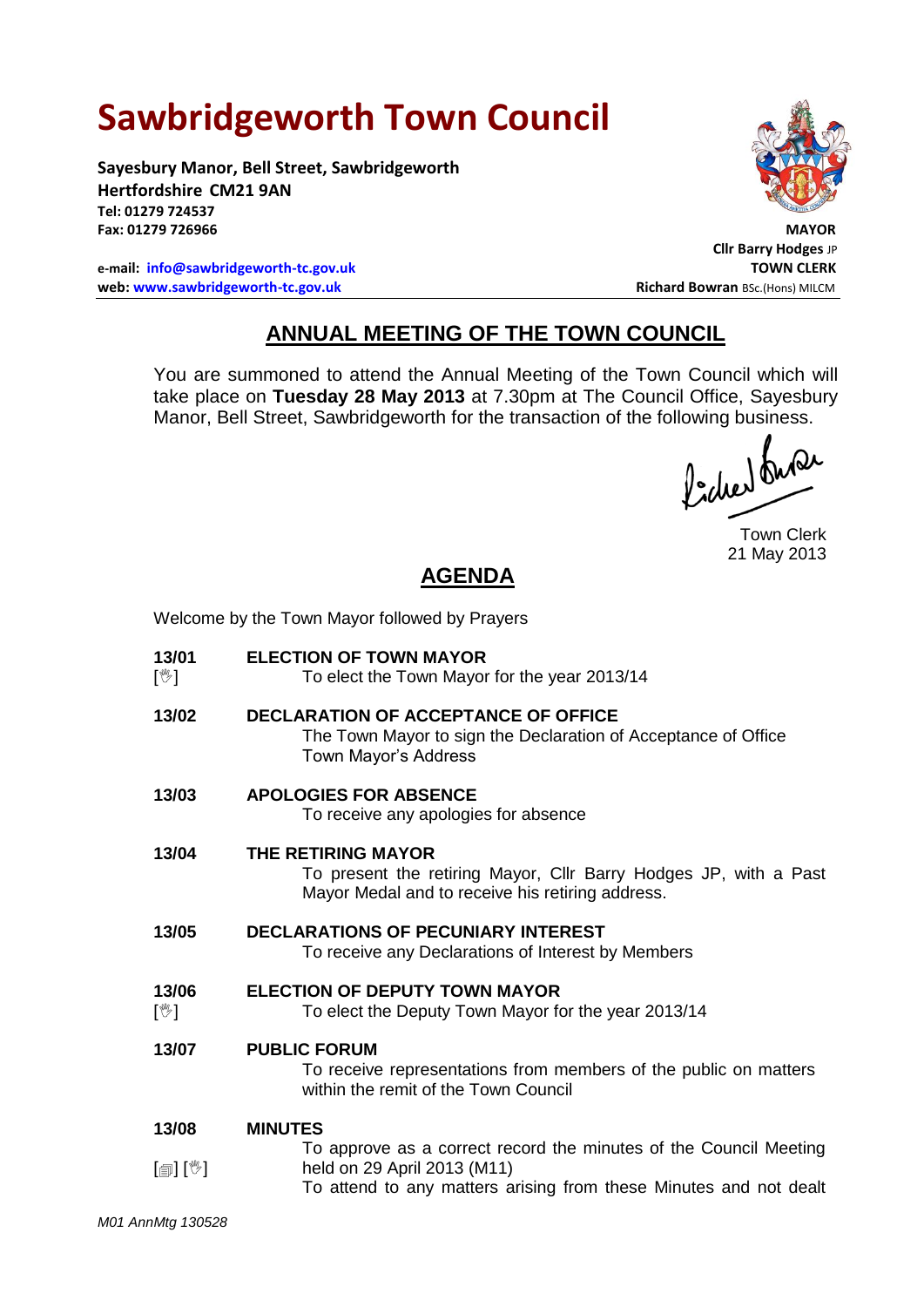| 13/09 |  | <b>PLANNING COMMITTEE</b> |
|-------|--|---------------------------|
|-------|--|---------------------------|

To receive and note the minutes of the Planning Committee Meetings held on:

- $\lceil$  $\blacksquare$  29 April 2013 (P20)
	- 13 May 2013 (P21)

#### **13/10 AMENITIES COMMITTEE**

 $\lceil$  $\blacksquare$ 

 $\lceil$  $\blacksquare$ 

 $\lceil$ 

To receive and note the minutes of the Amenities Committee Meeting held on:

• 13 May 2013 (A04)

## **13/11 MAYOR'S CORRESPONDENCE/COMMUNICATIONS**

To receive Mayor's appointments and communications

### **13/12 REPRESENTATIVES REPORTS**

To receive representatives reports from:

- County Councillor
- District Councillors
- Hertfordshire Police
- Other Representatives

#### **13/13 CLERK'S REPORT**

- Register of Members Pecuniary Interests
- Newsletter
- Farmers Market
- Sawbobus
	- May Fayre 2013
	- Bell Street Conveniences
	- Police Accommodation

#### **13/14 THE HAILEY CENTRE**

- 1. To receive the Hailey Centre Executive Committee Chairman's Report for 2012
- $\Box$ 2. To receive the Hailey Day Centre Statement of Accounts for the year ending 31 December 2012 *[attached as Appendix A]*

#### **13/15 SAWBRIDGEWORTH YOUNG PEOPLES RECREATION CENTRE**

1. To receive the SYPRC Chairman of Management Committee's Report for 2012

#### $\lceil$ *2.* To receive the SYPRC Statement of Accounts for the year ending 31 December 2012. *[attached as Appendix B]*

3. To appoint four Committee Members, receive details of co-opted committee members and elect a Chairman for the SYPRC Management Committee for 2013/13

#### **13/16 COMMITTEES**

|                            | 1. To confirm Committee structure for the year 2013/14 |
|----------------------------|--------------------------------------------------------|
| $[\mathbb{R}][\mathbb{C}]$ | [last year's structure attached as Appendix C]         |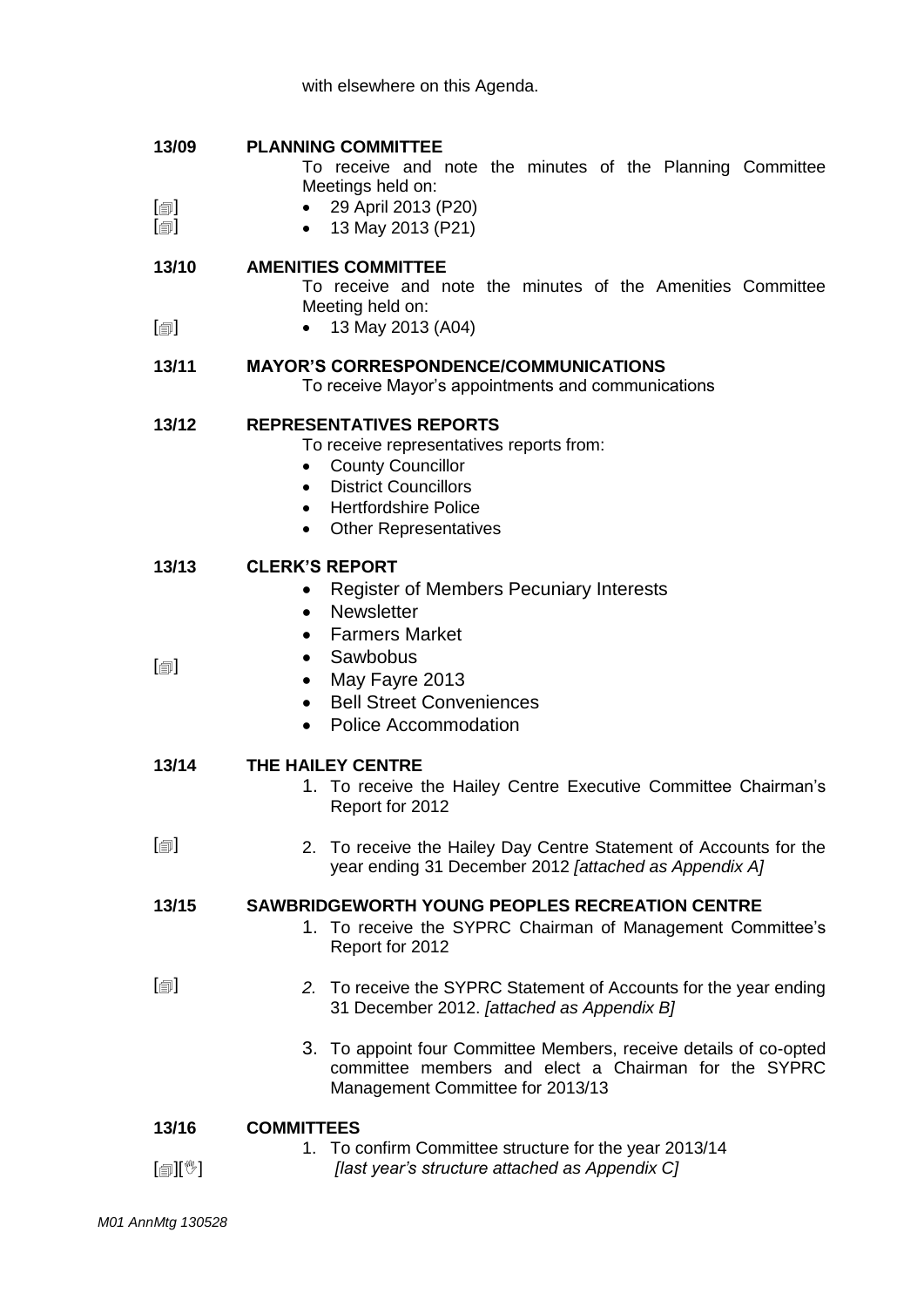- 2. To appoint Committee members for the year 2013/14
	- a. Planning
		- i. Delegation of authority to Chairman and Deputy
			- Chairman for the months of August and December
		- ii. Town Action Plan Working Party
	- b. Amenities
		- i. Christmas Lights
	- c. Finance & Policy
		- i. Appraisals & Appointments
		- ii. Commiunications

## *[last year's appointments attached as Appendix D]*

#### **13/17 CHAMPIONS**

 $[\mathbb{D}][\mathbb{C}]$ 

- To appoint members as Champions for areas of Council responsibility
	- 1. Allotments
	- 2. Cemetery
	- 3. Footpaths & Open Spaces
	- 4. Young People
	- 5. Town Action Plan
	- 6. Emergency Plan
	- 7. Transport
	- 8. Community Buses
	- 9. Town Partnership
	- 10. Farmers' Market
	- 11. Communications
	- 12. Crime & Disorder
- $\mathbb{E} \left[ \mathbb{E} \right]$ *[last year's appointments attached as Appendix E]*

#### **13/18 REPRESENTATIVES**

- To appoint/nominate representatives to serve on other organisations.
	- 1. East Herts Citizens Advice Service
	- 2. C.P.R.E.
	- 3. Fawbert and Barnard Educational Foundation (Harlow)
	- 4. Fawbert and Barnard Education Foundation (Sawbo)
	- 5. Isabel Hospice
	- 6. Mann Memorial Cottages
	- 7. Pishiobury Park Liaison Group
	- 8. Sawbridgeworth Memorial Hall Trust
	- 9. Sawbridgeworth Sports Association
	- 10. Sawbridgeworth Town Centre Management
	- 11. Sawbridgeworth Town Twinning Association
	- 12. Sawbridgeworth Trust
	- 13. Sawbridgeworth Young Peoples Recreation Centre
	- 14. Sawbridgeworth & District Council for Voluntary Service
	- 15. School Governing Bodies
	- 16.Stop Harlow North Campaign
- $[\mathbb{D}][\mathbb{C}]$ *[last year's appointments attached as Appendix F]*

## **13/19 SUBSCRIPTIONS**

To consider the payment of the Subscriptions for the year 2013/14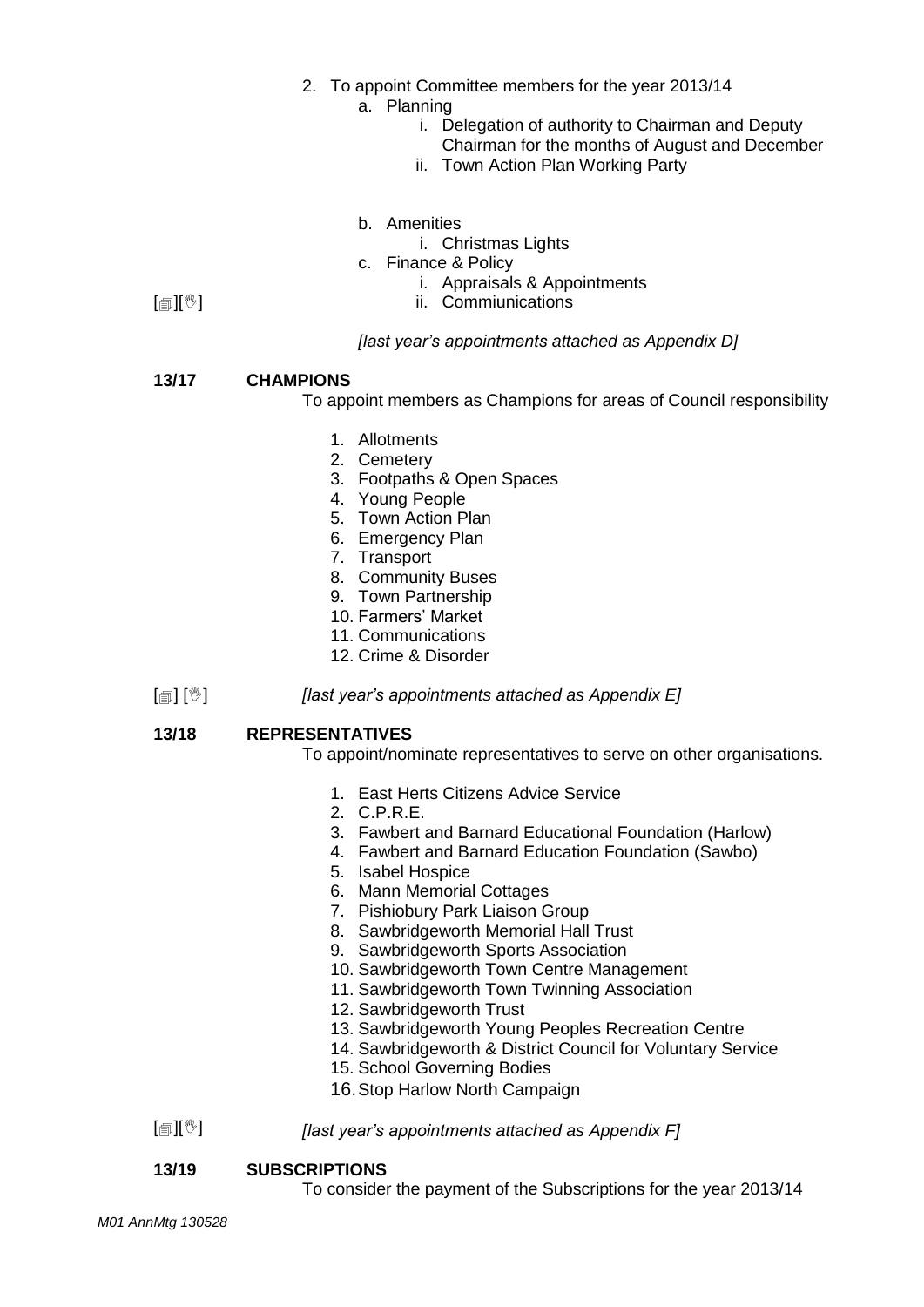[][] *[schedule of subscriptions attached as Appendix G]*

#### **13/20 CALENDAR OF MEETINGS**

|                     | To consider and approve the Calendar of Council and Committee |  |  |  |  |
|---------------------|---------------------------------------------------------------|--|--|--|--|
|                     | meetings for the year to June 2014                            |  |  |  |  |
| [@][ <sup>w</sup> ] | [proposed schedule attached as Appendix H]                    |  |  |  |  |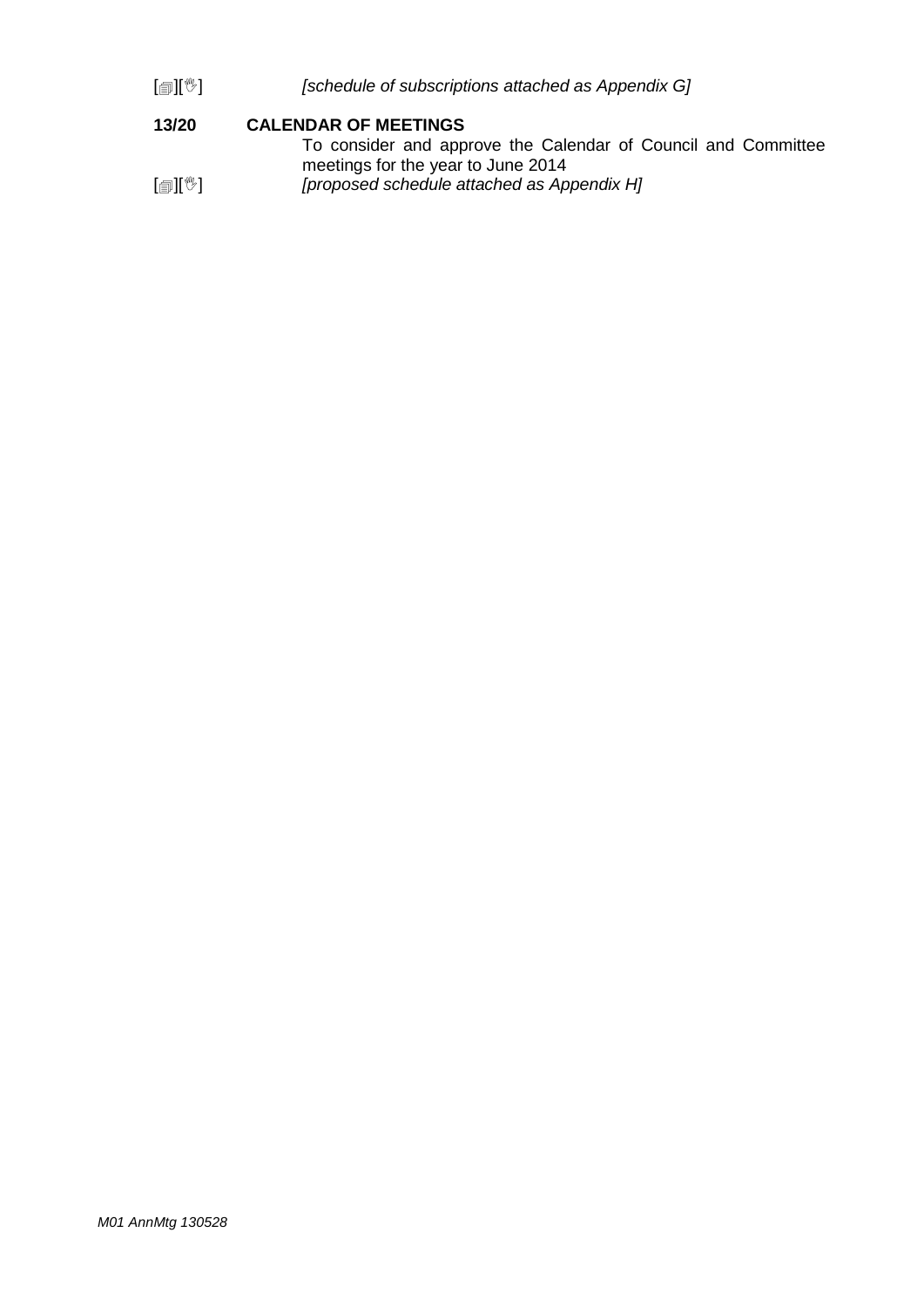### **13/21 SAWBRIDGEWORTH TOWN ACTION PLAN** To consider the next steps towards creating the Sawbridgeworth

Town Action Plan 2014-18.

## **13/22 DEPOSIT & CONSULTATION DOCUMENTS**

To note receipt of following Documents for Noting and Consultation: • Sec

## **13/23 FINANCIAL REPORT**

To note the current Financial Report

#### **13/24 ACCOUNTS FOR PAYMENT** To note accounts for payment

## *Members and their partners are invited to take a glass of wine (or a non alcoholic beverage) with the new Mayor after the evening's proceedings have concluded.*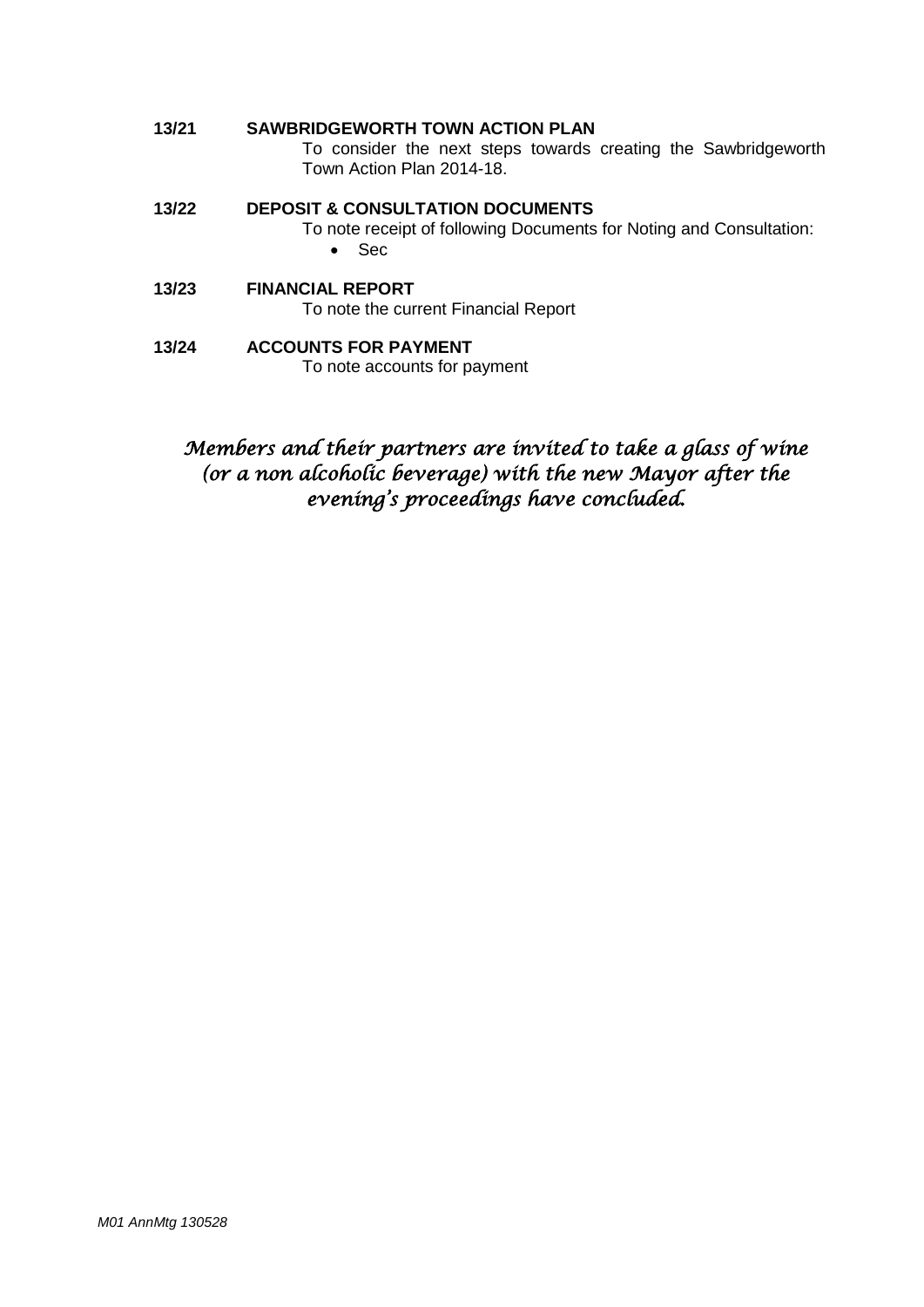**Agenda Item 13/14**

# **Appendix A**

# *To be tabled at the Meeting*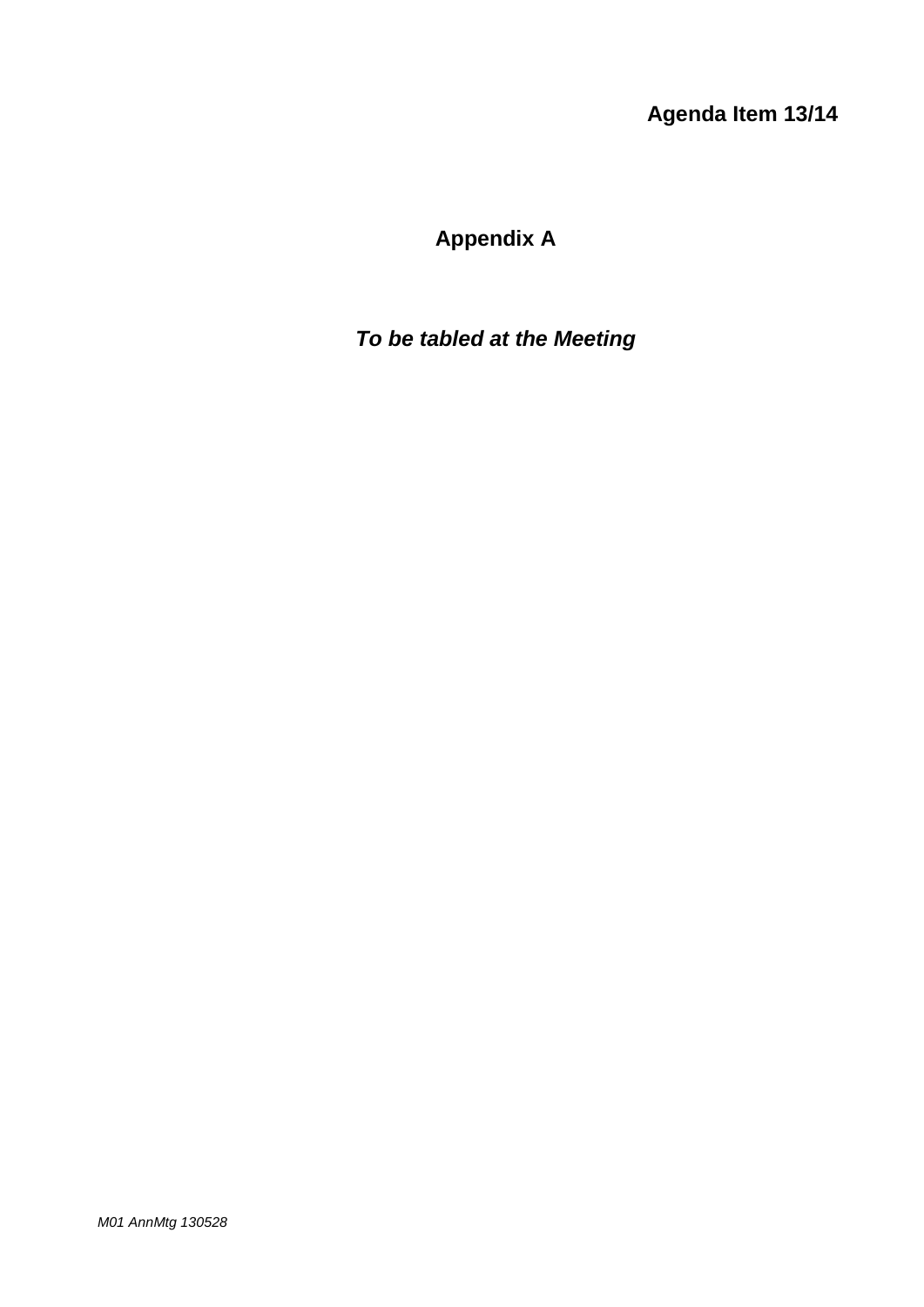# **Appendix B**

*To be tabled at the Meeting*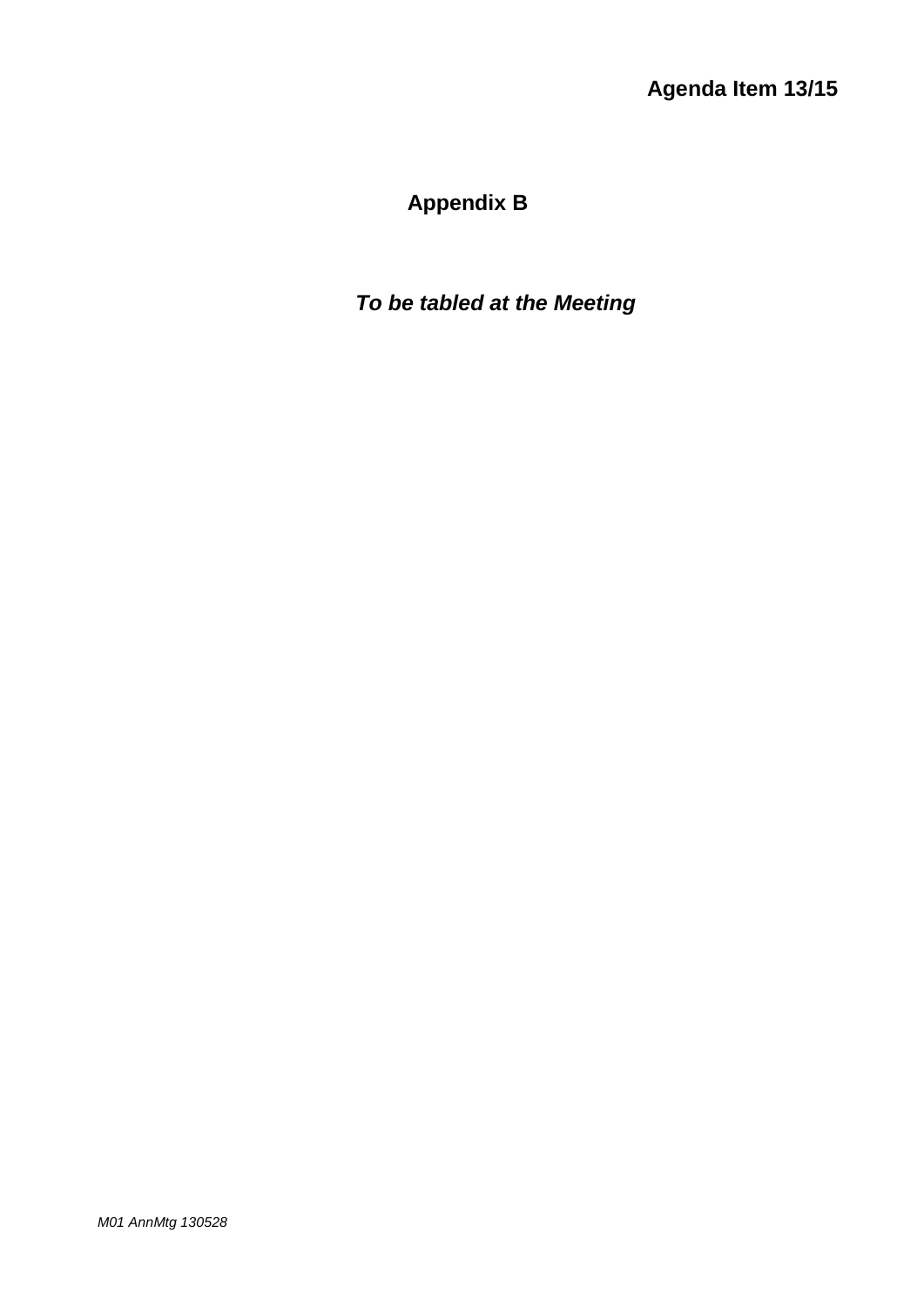# **Committee Structure & Members 2012/13**

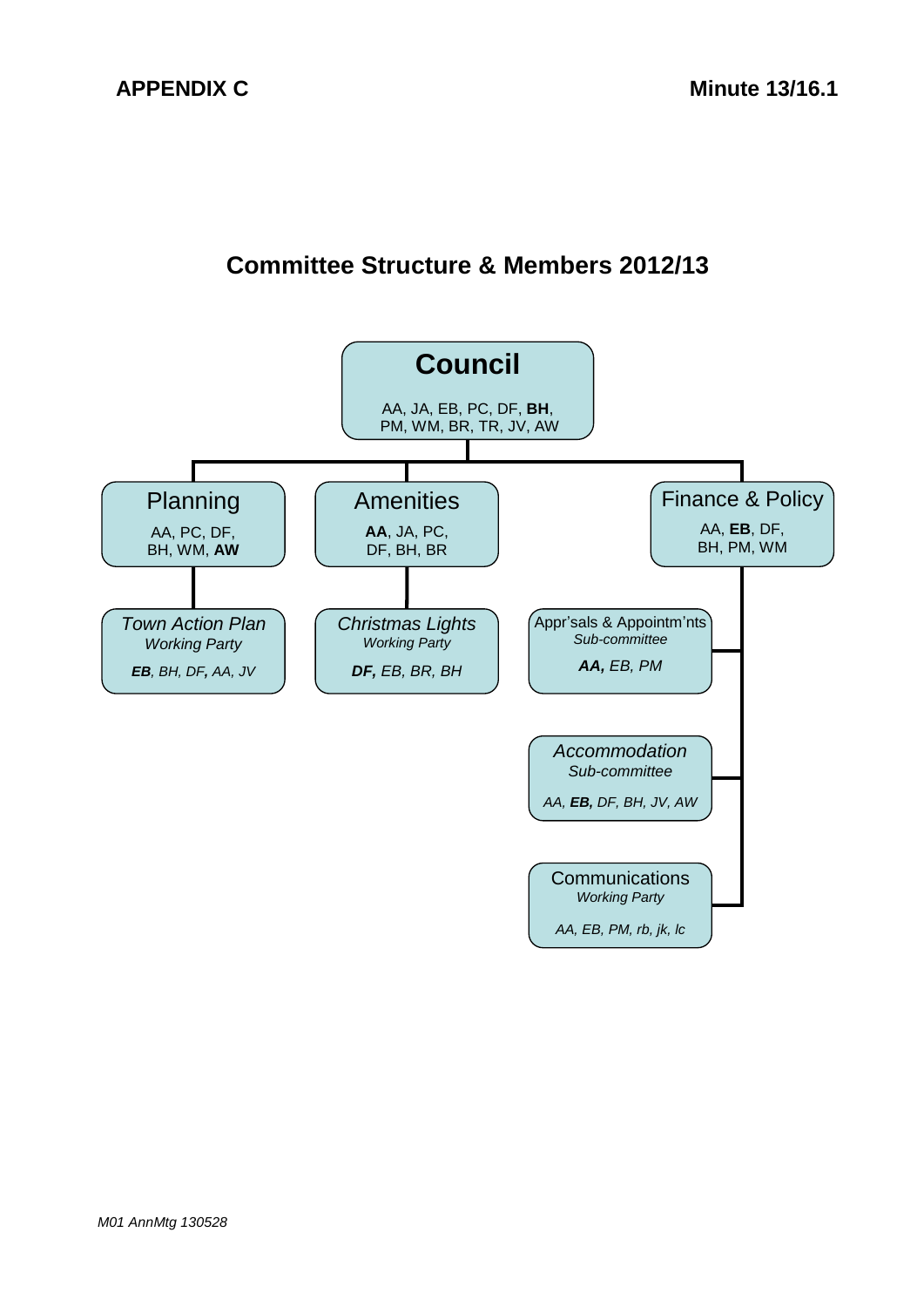## **Committee, Sub Cttee and Working Party Members 2012/13**

#### **Planning Committee**

- **Cllr Alder**
- **-** Cllr Coysten
- **Cllr Filler**
- **-** Cllr Hodges
- **-** Cllr Mortimer
- **Cllr Wincott**

#### **Town Action Plan Working Party**

- Cllr Alder
- **Cllr Buckmaster**
- Cllr Filler
- Cllr Hodges
- Cllr Vincent

#### **Amenities Committee**

- **Cllr Alder**
- Cllr Adams
- Cllr Coysten
- Cllr Filler
- Cllr Hodges
- Cllr Rochester

#### **Christmas Lights Working Party**

- Cllr Buckmaster
- **Cllr Filler**
- Cllr Hodges
- Cllr Rochester

#### **Finance & Policy Committee**

- Cllr Alder
- **Cllr Buckmaster**
- Cllr Filler
- Cllr Hodges
- Cllr Mitchell
- Cllr Mortimer

#### **Accommodation Sub Committee**

- Cllr Alder
- **Cllr Buckmaster**
- **•** Cllr Filler
- Cllr Hodges
- Cllr Vincent
- Cllr Wincott

#### **Appraisals & Appointments Sub Committee**

- **Cllr Alder**
- Cllr Buckmaster
- Cllr Mitchell

#### **Communications Working Party**

- Cllr Alder
- **Cllr Buckmaster**
- **•** Cllr Mitchell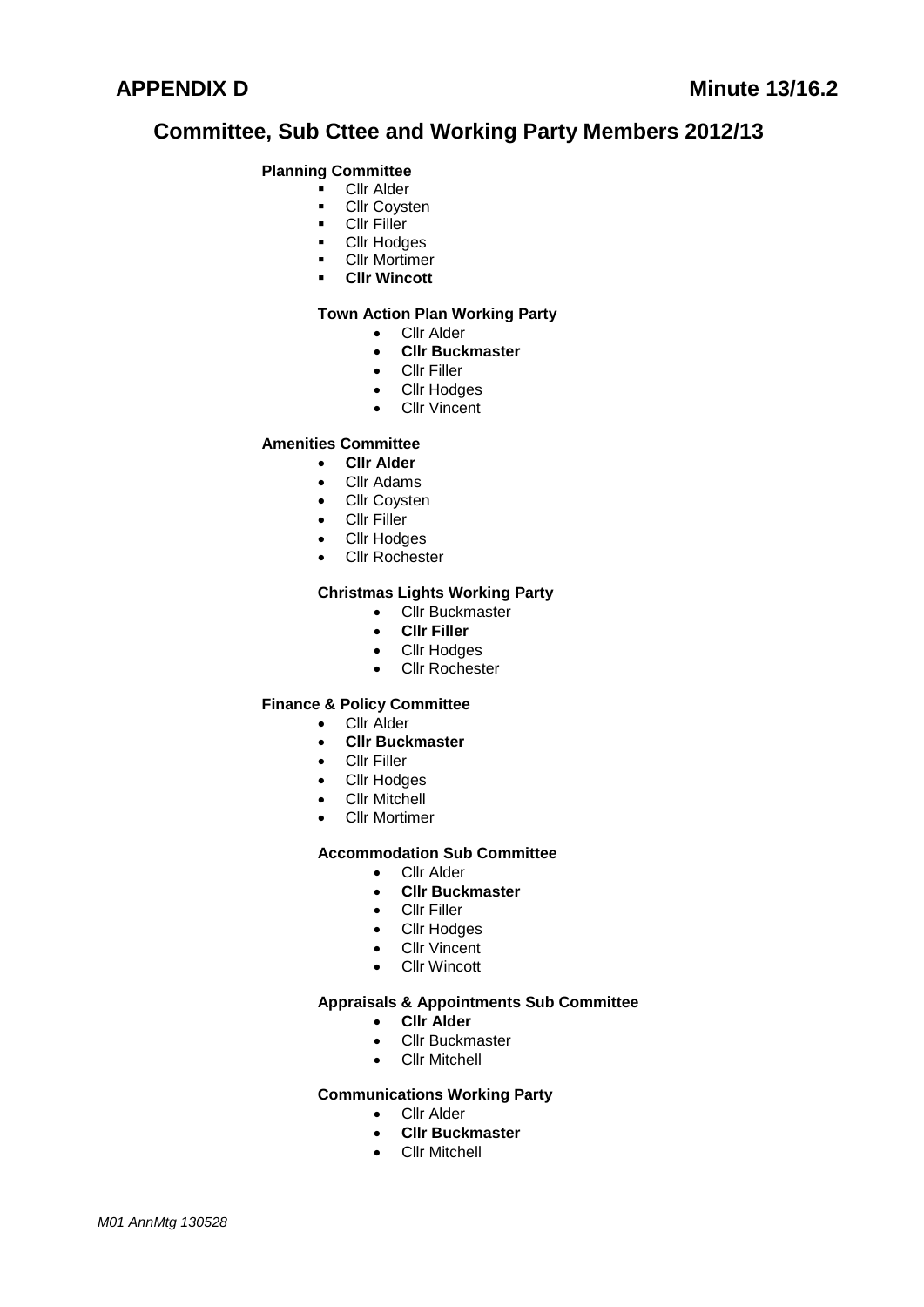## **APPENDIX E** Minute 13/17

## **Champions in 2012/13**

#### o **Allotments**

**-** Cllr Buckmaster

### o **Cemetery**

**Cllr Vincent** 

### o **Footpaths & Open Spaces**

**-** Cllr Rochester

#### o **Floral Displays / Planters**

**Cllr Coysten** 

#### o **Young People**

**EXECUTE:** Clirs Mortimer & Reeks

### o **Town Action Plan Monitoring**

**Cllr Vincent** 

### o **Emergency Plan**

**-** Cllr Hodges

### o **Farmer's Market**

**Cllr Rochester** 

#### o **Memorial Hall**

**-** Cllr Wincott

#### o **Transport/ Community Buses**

- **Cllr Filler**
- o **Town Initiatives (incl SBA)**
	- **Cllr Alder**

### o **Communications**

**Mayor and Clerk** 

### o **Crime and Disorder**

**Cllr Mitchell** 

### o **Recreation Areas / Skate park**

• Not allocated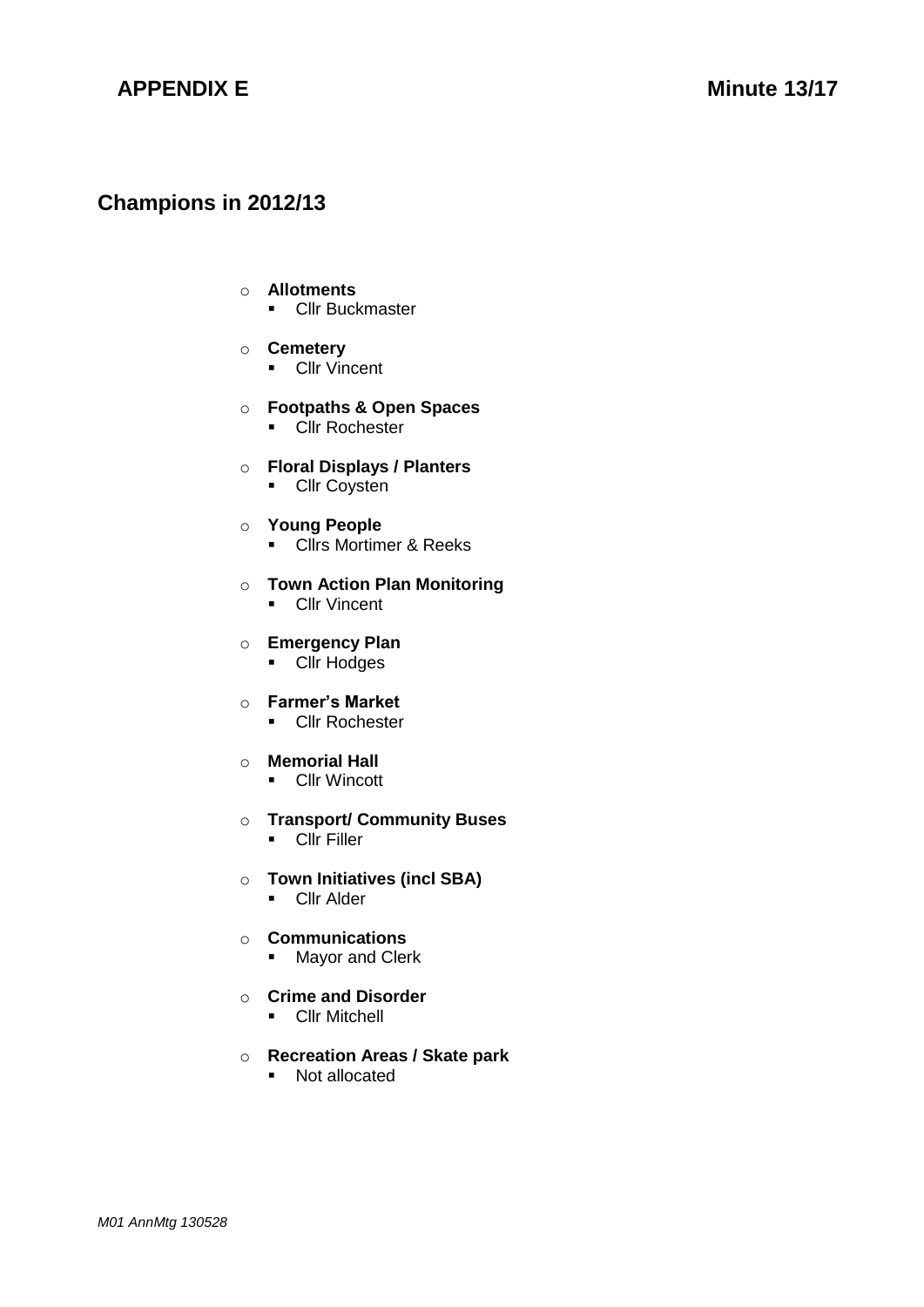# **REPRESENTATIVES**

- o **Citizen's Advice Bureau**
	- **Cllr Coysten**
- o **C.P.R.E.**
	- **Cllr Rochester**
- o **Fawbert and Barnard Educational Foundation** 
	- Harlow Cllr Wincott
	- **Sawbridgeworth Cllr Vincent**
- o **Hayley Centre**
	- **Cllr Alder**
	- **Cllr Buckmaster**
- o **Isabel Hospice**
	- Mayor is ex-officio Patron
- o **Mann Memorial Cottages**
	- **Cllr Vincent**
	- **Mrs I Theobald (Term of Office to run from 2011 to 2015)**
- o **Pishiobury Park Liaison Group**
	- **Cllr Rochester**
- o **Sawbridgeworth Orphanage in Sri Lanka**
	- **The Mayor**
- o **Sawbridgeworth Memorial Hall Trust** 
	- **Cllr** Wincott
- o **Sawbridgeworth Sports Association**
	- **Cllr Hodges**
- o **Sawbridgeworth Business Association** 
	- **Cllr Alder**
- o **Sawbridgeworth Town Twinning Association**
	- **The Mayor**
- o **Sawbridgeworth Trust** 
	- Mrs M Ashdown
	- Miss M Wolfson
	- Mr J Dickson
	- **Cllr** J Vincent
	- **Cllr A Alder**
- o **Sawbridgeworth Young Peoples Recreation Centre**
	- **Cllr Alder**
	- Cllr Filler as Chairman
	- **Cllr Reeks**
	- **Cllr Rochester**
- o **Sawbridgeworth & District Council for Voluntary Service**
	- **Cllr Alder**
	- **Cllr Covsten**
	- **Cllr Vincent**
- o **Stop Harlow North**
	- **-** Cllr Buckmaster
	- **Cllr Alder**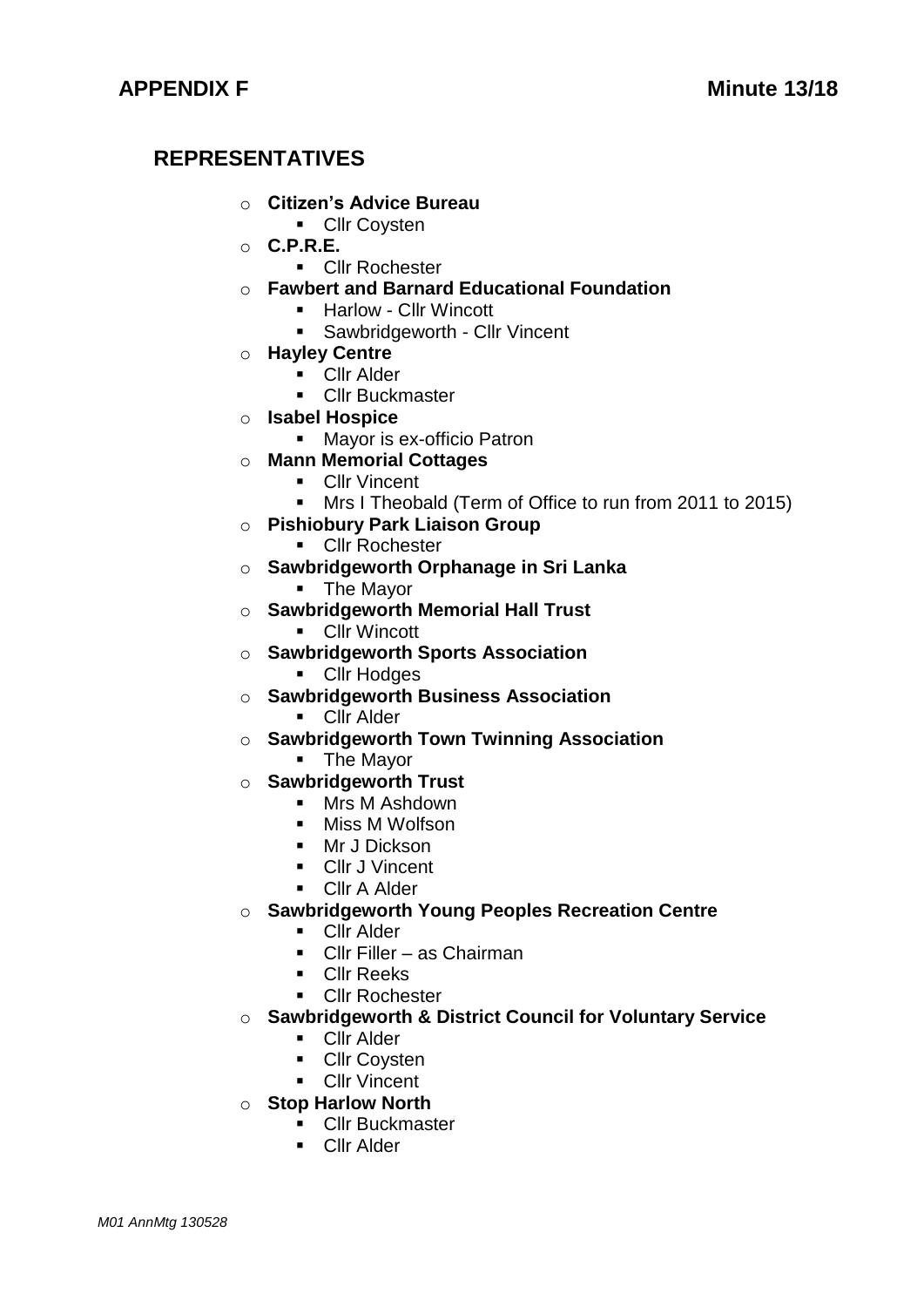# **SUBSCRIPTIONS**

|           |                                                                                                                      | <b>Resolved</b><br>2012/13 | <b>Proposed</b><br>2013/14 |
|-----------|----------------------------------------------------------------------------------------------------------------------|----------------------------|----------------------------|
| $\bullet$ | <b>Clerks &amp; Councils Direct</b>                                                                                  | 11.00                      | 11.00                      |
| $\bullet$ | Council for the Protection of Rural England<br>(CPRE)                                                                | 40.00                      | 45.00                      |
|           | • National<br>Association of Local Councils<br>Hertfordshire Association of Parish and Town<br>Councils (NALC/HAPTC) | 1,415.00                   | 1,415.00                   |
|           | • Open Spaces Society (Direct Debit)                                                                                 | 40.00                      | 40.00                      |
| $\bullet$ | Society of Local Council Clerks (SLCC)                                                                               | 300.00                     | 300.00                     |
| $\bullet$ | Stop Harlow North.                                                                                                   | 100.00                     | 100.00                     |
| $\bullet$ | Institute of Local Council Management                                                                                | 60.00                      | 60.00                      |
| $\bullet$ | <b>CDA</b> for Hertfordshire                                                                                         | 30.00                      | 30.00                      |